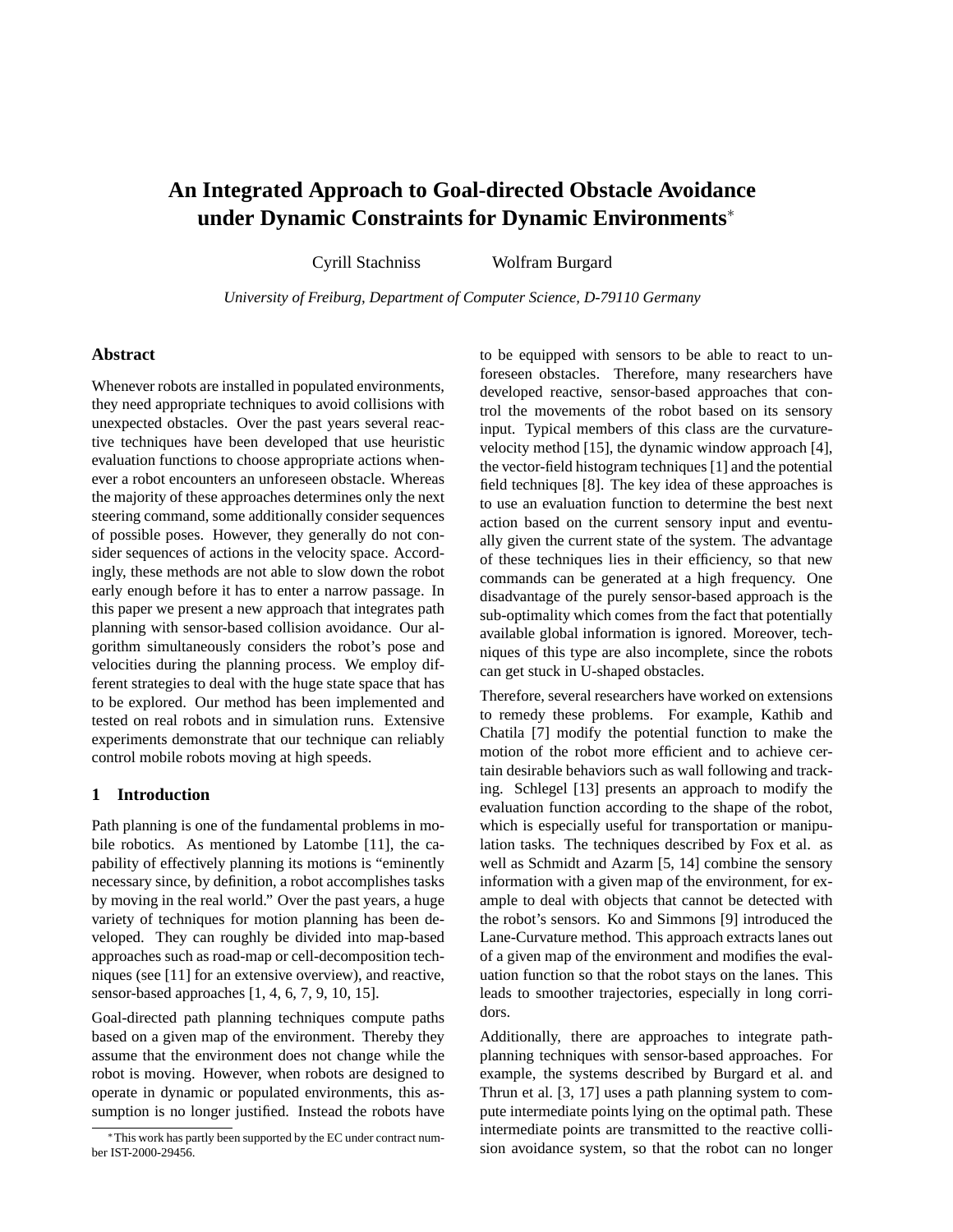get stuck in local minima of the evaluation function. Recently, Brock and Kathib [2] presented an elegant integration of path planning and reactive collision avoidance. They modify the evaluation function according to the previously planned path and this way can integrate the knowledge about globally optimal actions into a sensorbased approach.

Whereas all these approaches have been proven to allow mobile robots to reliably navigate in dynamic environments, the resulting paths sometimes are sub-optimal. As we will point out in more detail in this paper, one of the main reasons for this lies in the fact that the next control action for the robot is chosen mainly based on its current state (position, orientation and velocities), eventually taking into account a globally planned path. This path, however, is only planned in the  $\langle x, y \rangle$  space without considering the orientation and velocities of the robot. As we will argue below, in certain situations the kinematics of a robot also has to be considered during the map-based path planning, especially when the robot moves at a high speed.

In this paper we present integrated path-planning and collision avoidance technique that takes into account the kinematics of the robot as well as the dynamic of the environment. Our method plans the control actions of the robot in the space of positions  $(\langle x, y, \theta \rangle)$  and velocities  $(\langle v, \omega \rangle)$ . We apply several techniques to cope with the enormous complexity of the state space that has to be explored. As a result our system is able to efficiently determine the next motion command. Our technique has been implemented and tested in extensive experiments on different robot systems as well as in simulation. All experiments show that our technique is able to reliably control a robot in dynamic environments even with narrow passages. They furthermore illustrate that our approach yields a better behavior than previous approaches.

This paper is organized as follows. In the next section we will describe the motion equati8ons for synchro-drive and differential-drive robots, which build the basis for our collision avoidance system. Section 3 contains a discussion of the popular dynamic window approach. In Section 4 we will present our planning technique. Finally, in Section 5 we describe different experiments illustrating the capabilities of our approach. We also perform a comparison to an alternative technique and to the optimal solution.

## **2 Motion Equations for Synchro-Drive and Differential-Drive Robots**

To plan the trajectories of a robot our system is guided by the well-known motion equations for synchro-drive or differential-drive robots [4]. Thereby it assumed that the trajectory of a robot can be approximated by a sequence of circular arcs. Accordingly, the  $x$ -coordinates of the



*Figure 1: Situation in which a robot using the dynamic window approach cannot reach the goal.*

robot given it starts at position  $x(t_0)$  and given that it has the velocities  $\langle v_i, \omega_i \rangle$  at time  $t_i$  can be computed as:

$$
x(t_n) = x(t_0) + \sum_{i=0}^{n-1} (F_x^i(t_{i+1}))
$$

where

$$
F_x^i(t) = \begin{cases} -\frac{v_i}{\omega_i} (\sin \theta(t_i) - \sin(\theta(t_i) + \omega_i)) & \text{if } \omega_i \neq 0 \\ v_i \cos(\theta(t_i)) \cdot t, & \text{if } \omega_i = 0. \end{cases}
$$

The corresponding equations for the  $y$ -coordinate are obtained by replacing cos by sin and multiplying the first line by  $-1$ .

#### **3 The Dynamic Window Approaches**

The dynamic window approach (DWA) is a popular technique for reactive collision avoidance. Their key idea is to use an evaluation function that takes as input the current state of the system (pose and velocities) and to determine a new steering command (translational and rotational velocities) such that a given evaluation function is maximized. The search for appropriate steering commands is carried out within the set of admissible velocities. Among them are all velocities that can be reached within a certain time frame given the maximum possible accelerations or decelerations of the system. Furthermore, velocities that would inevitably lead to a collision with an obstacle are not considered admissible. The evaluation functions typically measure the progress towards the goal, the current velocities and the distance to obstacles [2, 4, 9, 13, 15].

Although dynamic window techniques have successfully been applied on a variety of robot systems, there are situations in which they lead to a sub-optimal behavior. As we figured out in practice, this mainly comes from the fact that the existing approaches only consider the immediately next action or, if not, only plan in the  $\langle x, y \rangle$  configuration space. However, when the robot travels along a corridor and has to enter a doorway, it has to decelerate early enough to be able to actually turn into the doorway. Approaches not performing a look-ahead or techniques not considering the velocities during planning are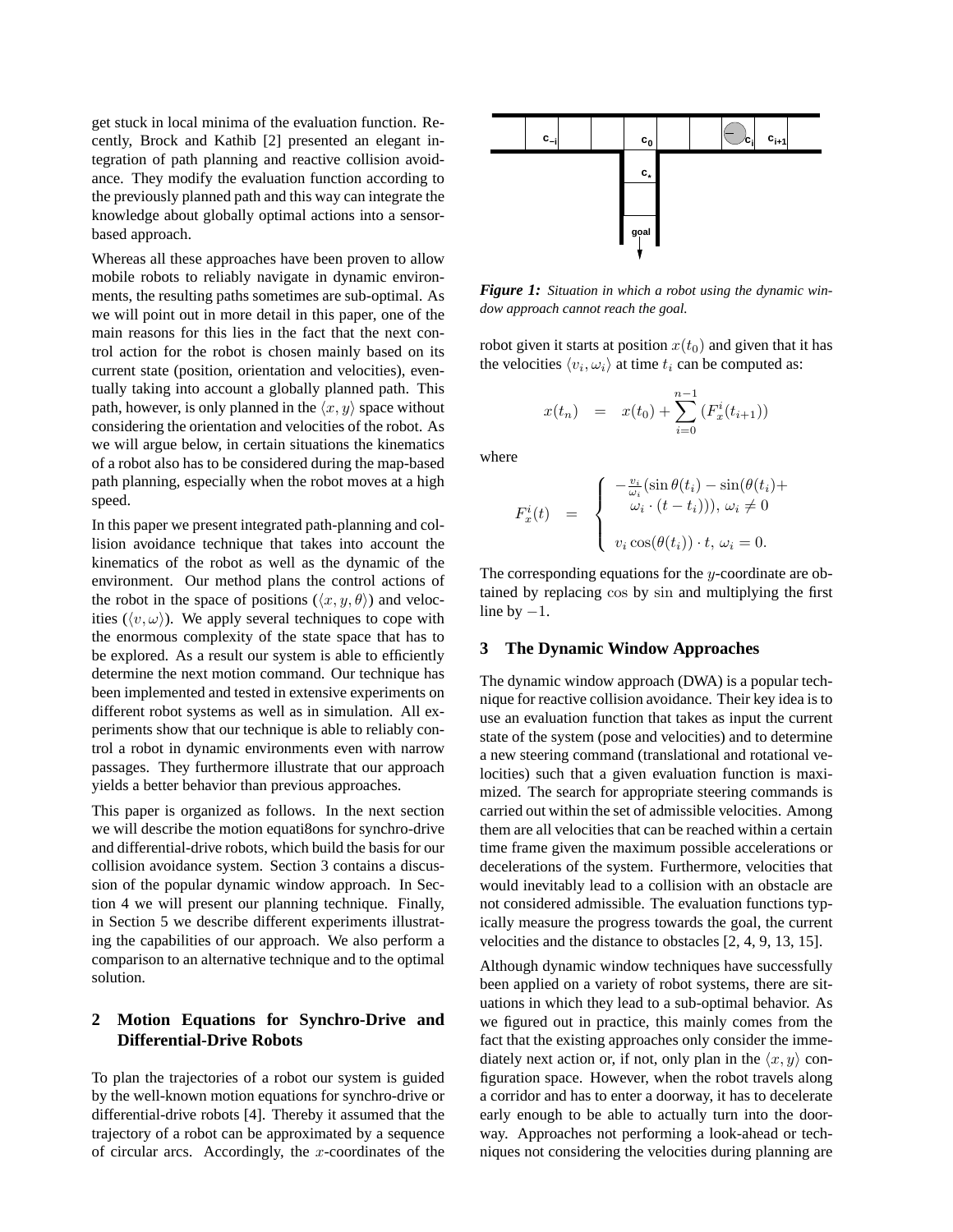not able to detect this and therefore will fail to produce the correct motion commands.

For example, consider the situation depicted in Figure 1. The Global Dynamic Window Approach [2] tries to maximize the following evaluation function:

$$
\Omega_g(p, v, a) = \alpha \cdot nfl(p, v) + \beta \cdot vel(v) \n+ \gamma \cdot goal(p, v, a) + \delta \cdot \Delta nfl(p, v, a).
$$

Here,  $nf1(p, v)$  is the so-called navigation function, which is based on  $A^*$ -search in the  $\langle x, y \rangle$  space. The term  $vel(v)$  is a function that assesses the velocity of the robot. Far away from the goal, a high velocity means a high assessment. Furthermore, *goal*(p, v, a) is a binary function which indicates that the robot is near the goal.  $\Delta$ *nf1*(p, v, a) is the grid-based gradient of the navigation function. Now suppose that the goal is at the very end of the long corridor starting in the field marked  $c_0$  and facing south. Furthermore suppose the robot evaluates  $\Omega_q$ when it is in cell  $c_i$  with  $i > 1$ . Obviously, the values of  $n f l(p, v)$  force the robot to stay on its horizontal path. The same holds for the gradient ∆*nf1*(p, v). Furthermore,  $goal(p, v, a)$  is zero here, because the target location is far away from  $c_0$ . Please note that only in  $c_0$  the values of  $nfl(p, v)$  and  $\Delta nfl(p, v)$  force the robot to turn south. Thus, the steering command in the cells  $c_i$  ( $i > 1$ ) of the robot is mainly governed by the term *vel*(v). Since the system seeks to maximize  $\Omega_g$ , the robot will accelerate as much as possible. As a result, it will be too fast to make the necessary turn into the corridor when reaching  $c<sub>0</sub>$ . Thus, without considering the velocities the robot will fail to enter the corridor. This illustrates that it is not sufficient to plan in the  $\langle x, y \rangle$ -space only. Instead one has to perform a look-ahead in the space of velocities to choose appropriate steering commands.

#### **4 Velocity-based Motion Planning**

Our approach to integrated path planning and collision avoidance considers the five-dimensional  $\langle x, y, \theta, v, \omega \rangle$ configuration space and tries to optimize a trade-off between time and collision risk. Unfortunately, planning in the whole state space is too time-consuming and cannot cope with the real-time constraints imposed by a robot moving quickly in dynamic environments. Our system therefore employs different strategies to deal with the huge size of the space that has to be explored as well as with the dynamics of the environment. In particular, we proceed in the following four steps explained in more detail below:

- 1. Update the given (static) map according to the recent sensory input.
- 2. Compute a path in the  $\langle x, y \rangle$  space given the updated map.
- 3. Use the path generated in Step 2 to determine the search space to be explored in the next step. Furthermore compute a heuristic to guide the search during this exploration.
- 4. Search for a partial path in the fraction of the  $\langle x, y, \theta, v, \omega \rangle$  configuration space computed in Step 3.

**Step 1:** To represent the environment, our system uses occupancy grid maps [12]. This representation separates the environment into a grid of equally spaced cells and stores in each cell  $\langle x, y \rangle$  the probability  $P(occ_{x,y})$  that it is occupied by an object. We assume that a map representing the static aspects of the environment is a priori given. To integrate sensory input into this map we apply a conservative strategy. We simply set the occupancy probability of a cell in which the beam ends to 1.0 which prevents the system from planning a path through that cell. As soon as this cell is detected to be free again or a certain period of time has elapsed (120 secs), we reset its occupancy value to the original value.

**Step 2:** The goal of the second step is to compute a path from the current location to the target position in the  $\langle x, y \rangle$ -space. Our system applies the popular  $A^*$  procedure using the grid-graph induced by the occupancy grid map to find the shortest path. Thereby, the cost for traversing a cell  $\langle x, y \rangle$  is proportional to its occupancy probability  $P(occ_{x,y})$ . Cells for which  $P(occ_{x,y})$  exceeds a threshold of 0.15 are assumed to have infinite costs. To speed up the search, the heuristic is based on a value-iteration in the  $\langle x, y \rangle$ -space computed using the static map. Please note that this heuristic has to be computed only once for each global target location.

**Step 3:** The goal of this step is the computation of the search space to be explored in the next step. To this end we create a channel around the path computed in the previous step. In our current system we adopt the width and length of this channel dynamically. We start with a channel width of 70 cm at the current location of the robot and expand the channel along the path computed in Step 2. We stop the process as soon as the channel has reached a certain size that depends on the performance of the underlying computer. The goal is to determine a channel that can be explored within the next 0.25 seconds so that the system can issue a new motion command within this time frame. The final location on the optimal two-dimensional path reached during the channel expansion will be the next subgoal  $\langle x_g, y_g \rangle$  for the robot. We also perform a deterministic value-iteration in this channel. The resulting value function is identical to the navigation function *nf1* described above and builds an admissible heuristic for the  $A^*$  search carried out in the following step.

**Step 4:** In the final step we compute a path from the robot's current state  $\langle x, y, \theta, v, \omega \rangle$  to the location  $\langle x_g, y_g \rangle$ . Thereby we explore the five-dimensional con-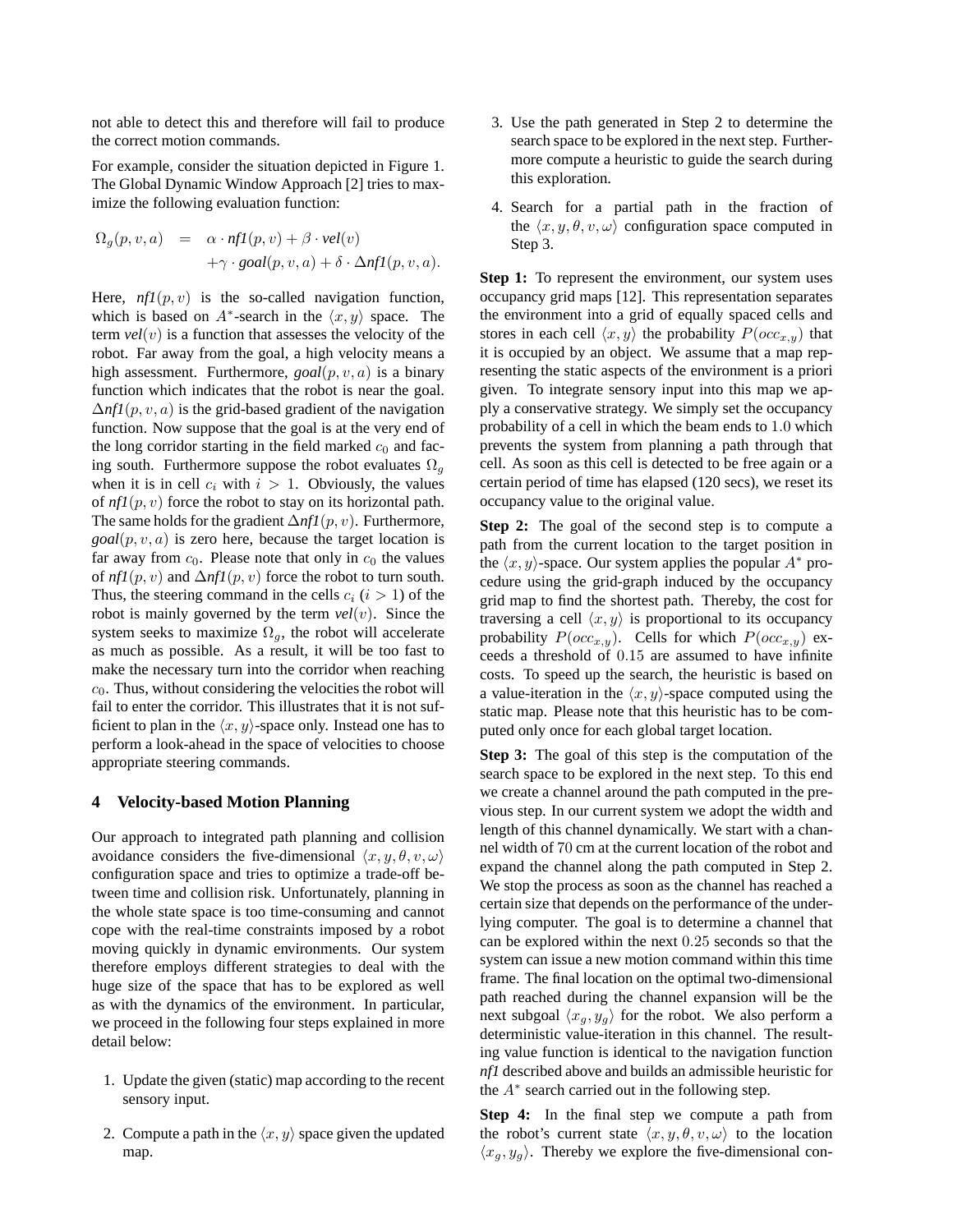

*Figure 2: Trajectories and corresponding channel generated in one cycle.*

figuration space  $\langle x, y, \theta, v, \omega \rangle$  bounded by the channel computed in step 3. To determine appropriate values for  $\theta_g$ ,  $v_g$  and  $\omega_g$  we distinguish two situations. If  $\langle x_g, y_g \rangle$ corresponds to the global target location we allow an arbitrary orientation for  $\theta_q$ . In this case the velocities  $v_q$ and  $\omega_g$ , however, have to be zero. If  $\langle x_g, y_g \rangle$  differs from the global target, we allow arbitrary values for  $v<sub>q</sub>$  but set  $\omega_g$  to zero and  $\theta_g$  to the direction between  $\langle x_g, y_g \rangle$  and the next position on the path computed in step 2. Again we apply  $A^*$  to find the optimal sequence of motion commands. As heuristic we use the value function computed in the previous step. The discretization of the state space typically is 10 cm for the position,  $\pi/16$  degrees for the heading,  $\pi/16$  degrees per second for the rotational velocity, and 10 cm/sec for the translational velocity. To compute the successor state of a given state, we use the motion equations described in Section 2:

$$
\langle x_1,y_1,\theta_1,v_1,\omega_1\rangle\stackrel{\langle v_2,\omega_2\rangle}{\longrightarrow}\langle x_2,y_2,\theta_2,v_2,\omega_2\rangle.
$$

Thereby, the maximum changes in the velocities are limited by the accelerations of the robot's motors. As a result, we obtain a sequence of velocity commands  $\langle v, \omega \rangle$ the robot must execute to reach  $\langle x_q, y_q, \theta_q, v_q, \omega_q \rangle$ .

Figure 2 shows some of the data structures generated during Steps 1 to 4. The solid line corresponds to the optimal path planned in the two-dimensional configuration space. In this situation the robot starts in the lower corridor and has to travel to the left end of the upper corridor. Also shown is the channel computed in Step 3 and the resulting intermediate goal location  $\langle x_g, y_g \rangle$ . The dotted line corresponds to the trajectory resulting from the full planning in the five-dimensional configuration space in Step 4.

Our current implementation is highly efficient [16]. It uses lookup-tables to perform most of the geometric operations. This includes the computation of cells covered by the robot and the computation of successor states. Our current system is able to explore channels of 2 m length and 70 cm width within 0.25 seconds on a standard 800 MHz Pentium III computer. Whenever the channel is too large to be explored, we use the dynamic window technique to quickly generate admissible velocities. We then reduce the size of the channel for the next time frame. If, however, the channel turns out to be too small



*Figure 3: Pioneer 1 robot Ludwig driving around an unexpected obstacle.*

since sufficient time remains in Step 4, we increase the size of the channel appropriately. This way, our approach dynamically adapts itself to the performance of the underlying processor and to the complexity of the planning problems. Please note, that our approach in principle is able to compute the optimal path from the robot's current location to the target position given the map and the current sensory input. If enough computational resources are available, the channel can cover the whole configuration space so that the system can compute the optimal sequence of steering commands.

## **5 Experimental Results**

Our path planning method has been implemented and extensively tested on our mobile robots Albert and Ludwig. Whereas Albert is an RWI B21r robot, Ludwig is a Pioneer 1 system. Both robots are equipped with SICK laser range finders that are used to detect dynamic obstacles. Additionally, we carried out a series of simulation runs to compare our system to the dynamic window technique described in [4].

#### **5.1 Collision avoidance in Dynamic Environments**

The first experiment was carried out using both robots in our office environment at the University of Freiburg. To test the capabilities of our system to deal with unexpected obstacles we installed several objects in the corridor and changed their positions frequently. Additionally, people were walking in the environment. In both experiments, during which the robots traveled over 300 m with average speeds of over 30 cm/s, we did not observe a single collision. Figure 3 shows a typical situation during these experiments. Here Ludwig is moving around an unexpected obstacle in the corridor. We also performed extensive simulation experiments with an overall path length of 20 km. The simulator we used realizes the full functionality and behavior of the a mobile platform including the ability to set different accelerations, velocities etc. During all experiments we found that the generated paths were very smooth and that the overall behavior was quite efficient.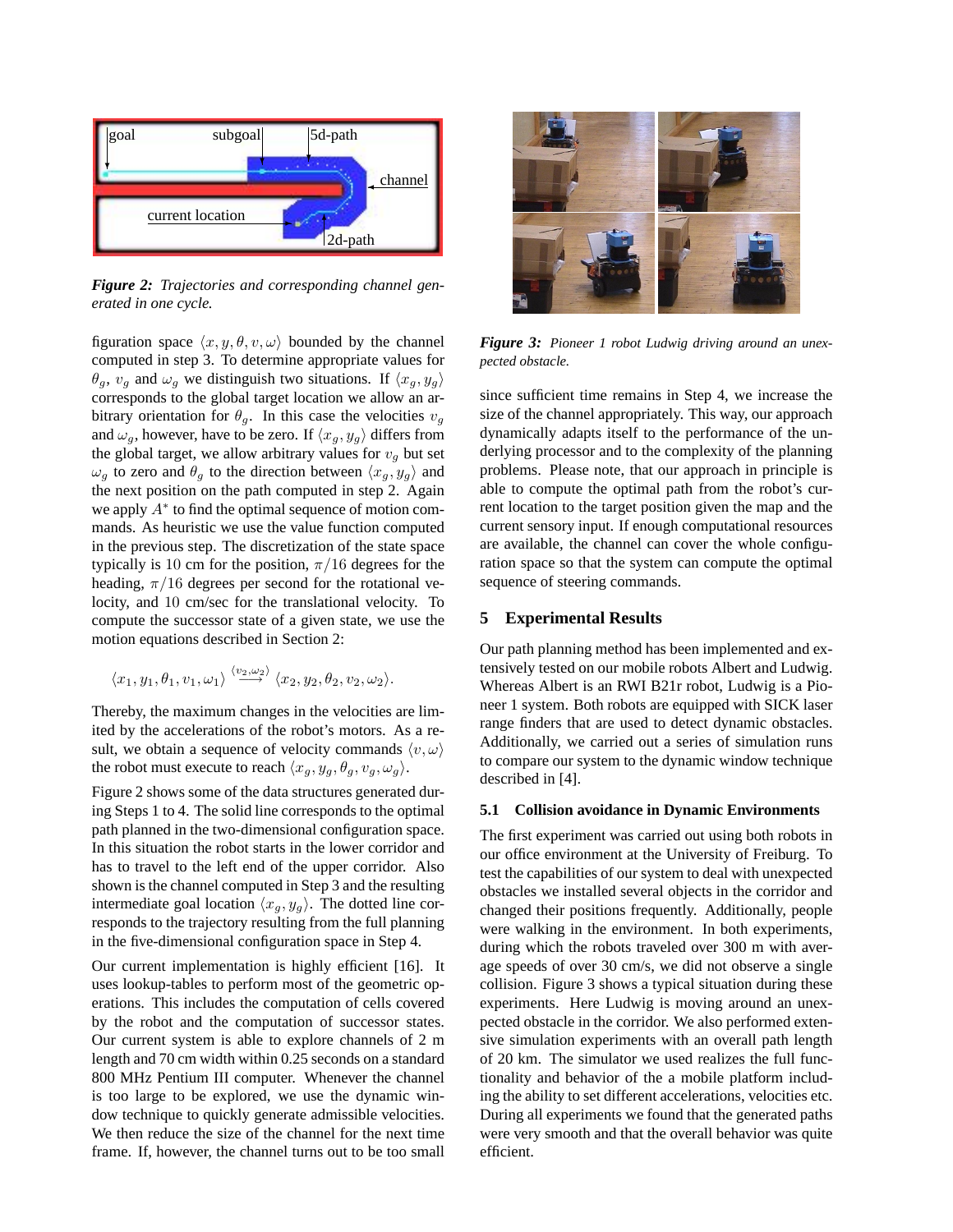

*Figure 4: Typical trajectories taken by Albert when entering a room using the DWA (left) and our approach (right).*



*Figure 5: Albert tries to enter a doorway blocked by several obstacles using the DWA (left) and our technique (right).*

## **5.2 Comparison to the Dynamic Window Approach**

We also performed several experiments to compare our technique to the collision avoidance system that we successfully employed over the past years. This system uses the dynamic window approach technique combined with a 2d path planner [17]. Figure 4 shows the outcome of one such experiment. Here the robot had to travel along the corridor of our office environment and had to enter the rightmost office in the north. The left image shows the trajectory generated by the dynamic window approach. The right image contains the trajectory generated by our algorithm. Since the DWA chooses too high speeds in the corridor, it is not able to directly enter the room when it reaches the doorway. Rather it first stops, turns back and then enters the room. Our module, in contrast, slows the robot down before it reaches the doorway area so that Albert is able to directly enter the room. With our system the robot completed the whole run in 34.5 seconds driving 11.86 m, which corresponds to an average speed of 34.3 cm/sec. The dynamic window technique, however, required 48.5 seconds and traveled 12.31 m, which results in an average speed of 25.4 cm/s. The maximum speed of the system was set to 40 cm/sec in both runs.

Another experiment carried out with Albert is depicted in Figure 5. Here we installed several objects in front of a doorway to increase the difficulty of entering the corresponding room. As can be seen in the left image, the dynamic window technique again is too fast to make the necessary sharp turn into the narrow passage. Our technique, however, slows the robot down early enough so that it can enter the passage immediately. Figure 6 depicts a sequence of images showing Albert executing the



*Figure 6: Albert traveling along the path shown in the right image of Figure 5.*



*Figure 7: Average time needed to reach the goal location using our planning module and using the DWA.*

steering commands generated by our system.<sup>1</sup>

At this time we would like to mention that the evaluation function used by the dynamic window techniques in fact can be tuned to optimize the behavior of a robot in specific situations like the ones given in the experiments described above. However, this generally reduces the performance of the system in other situations. In the experiments described here we therefore used parameters for the DWA that we generally used on our system since they have shown to yield the best overall performance in a wide range of situations.

#### **5.3 Simulation Experiments**

To get a quantitative assessment of the performance of our approach we performed a series of simulation experiments. In the first task the robot had to travel along a straight corridor without any unexpected obstacles. The second scenario was similar to that shown in Figure 4. The robot had to move along a corridor and had to enter a room. Figure 7 shows for 50 different runs the average time the robot needed to reach the target location. The error bars, which are not visible in the first three columns, indicate the  $\alpha = 0.05$  significance level. As can be seen from the figure, both collision avoidance strategies show the same performance if the robot stays in the corridor. However, our approach requires significantly less time to complete the second task. Furthermore, our method

<sup>&</sup>lt;sup>1</sup>More pictures and complete videos are available at http://www.informatik.uni-freiburg.de/˜burgard/publications.html